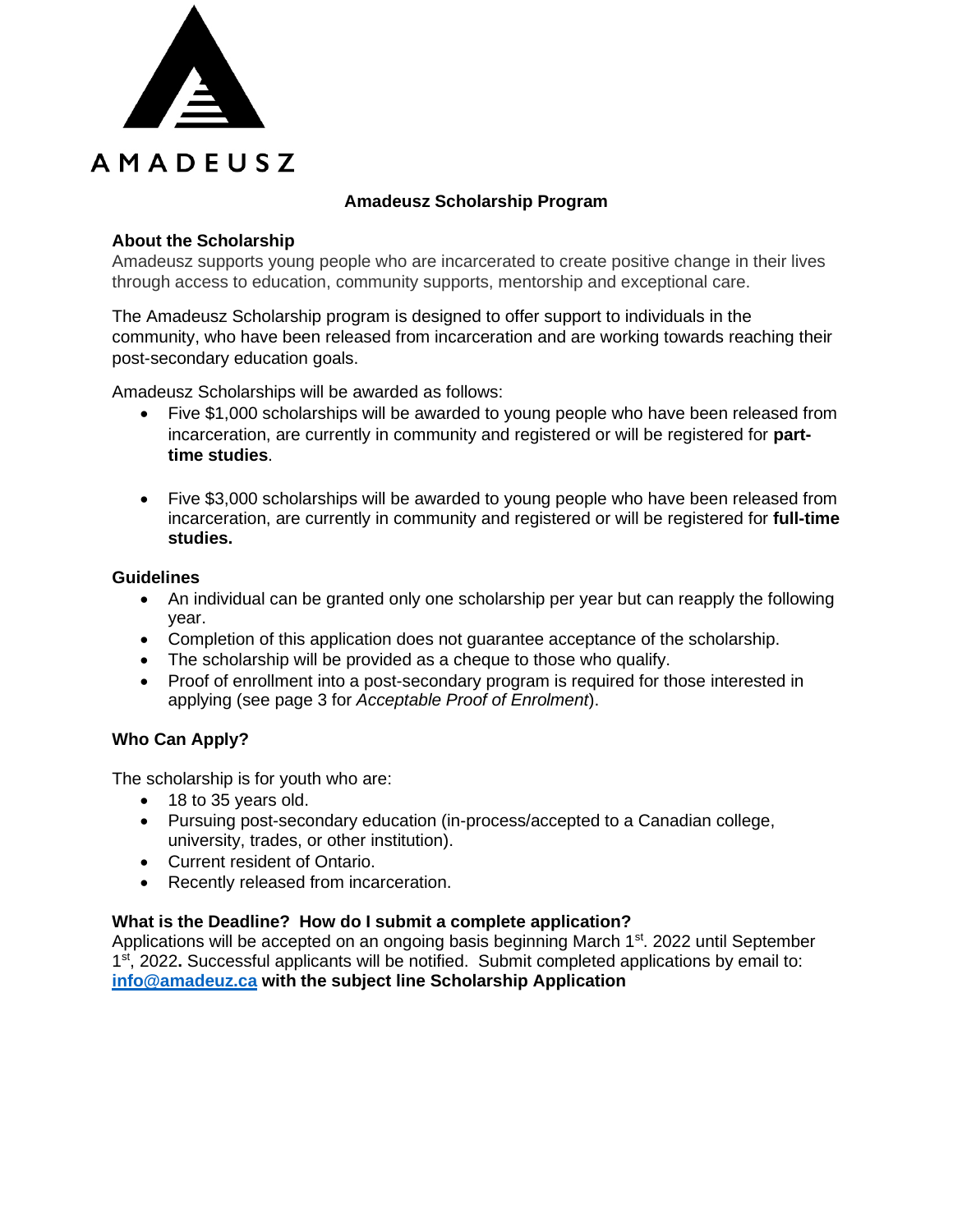

#### **Acceptable Proof of Enrolment**

Acceptable proof of enrolment includes the following information:

- Student's full name (student permanent school ID without full name is not acceptable)
- Semester/term start date
- Name of post-secondary educational institution (ex: abbreviation such as U of T is acceptable)
- Additional information that confirms the student is enrolled (see chart below)

#### **Valid Proof of Enrolment Examples**

| <b>Valid Document</b>                                                                       | <b>The Document Must:</b>                                                                                                                                                                                                                                                                                                                                                                                                                                                            |  |  |  |
|---------------------------------------------------------------------------------------------|--------------------------------------------------------------------------------------------------------------------------------------------------------------------------------------------------------------------------------------------------------------------------------------------------------------------------------------------------------------------------------------------------------------------------------------------------------------------------------------|--|--|--|
| An invoice or receipt of payment or<br>deposit for tuition or on-campus school<br>residence | Be from the Office of the Registrar / Student Housing Office or printed<br>from the school's official website. If from the website, the school's<br>Internet address must be clearly indicated.<br>Display the school's logo/name<br>$\bullet$<br>Specify the amount paid/due<br>Clearly state the student's name<br>Clearly indicate payment due date, date of receipt OR current<br>semester of study or academic year (it must be within six months of the<br>completed semester) |  |  |  |
| Timetable                                                                                   | Be from the Office of the Registrar or printed from the school's official<br>$\bullet$<br>website. If from the website, the school's internet address must be<br>clearly indicated<br>Clearly state the student's name<br>$\bullet$<br>State the course length and the number of hours in a course of<br>program per academic session<br>Clearly indicate the semester of study or academic year it must be<br>within six months of the completed semester.                          |  |  |  |
| Proof of Enrolment letter from the Office<br>of the Registrar                               | Be on the school's letterhead<br>$\bullet$<br>Clearly state the student's name<br>$\bullet$<br>Clearly indicate the semester of study or academic year<br>$\bullet$<br>Indicate the courses or program studied<br>$\bullet$<br>State that the student is enrolled/registered at the school                                                                                                                                                                                           |  |  |  |
| Transcript from the school*                                                                 | Be from the Office of the Registrar or printed from the school's official<br>$\bullet$<br>website. If from the website, the school's internet address must be<br>clearly indicated<br>Display the school's logo/name<br>Clearly state the student's name<br>Clearly indicate the semester of study<br>Clearly indicate the courses currently enrolled in                                                                                                                             |  |  |  |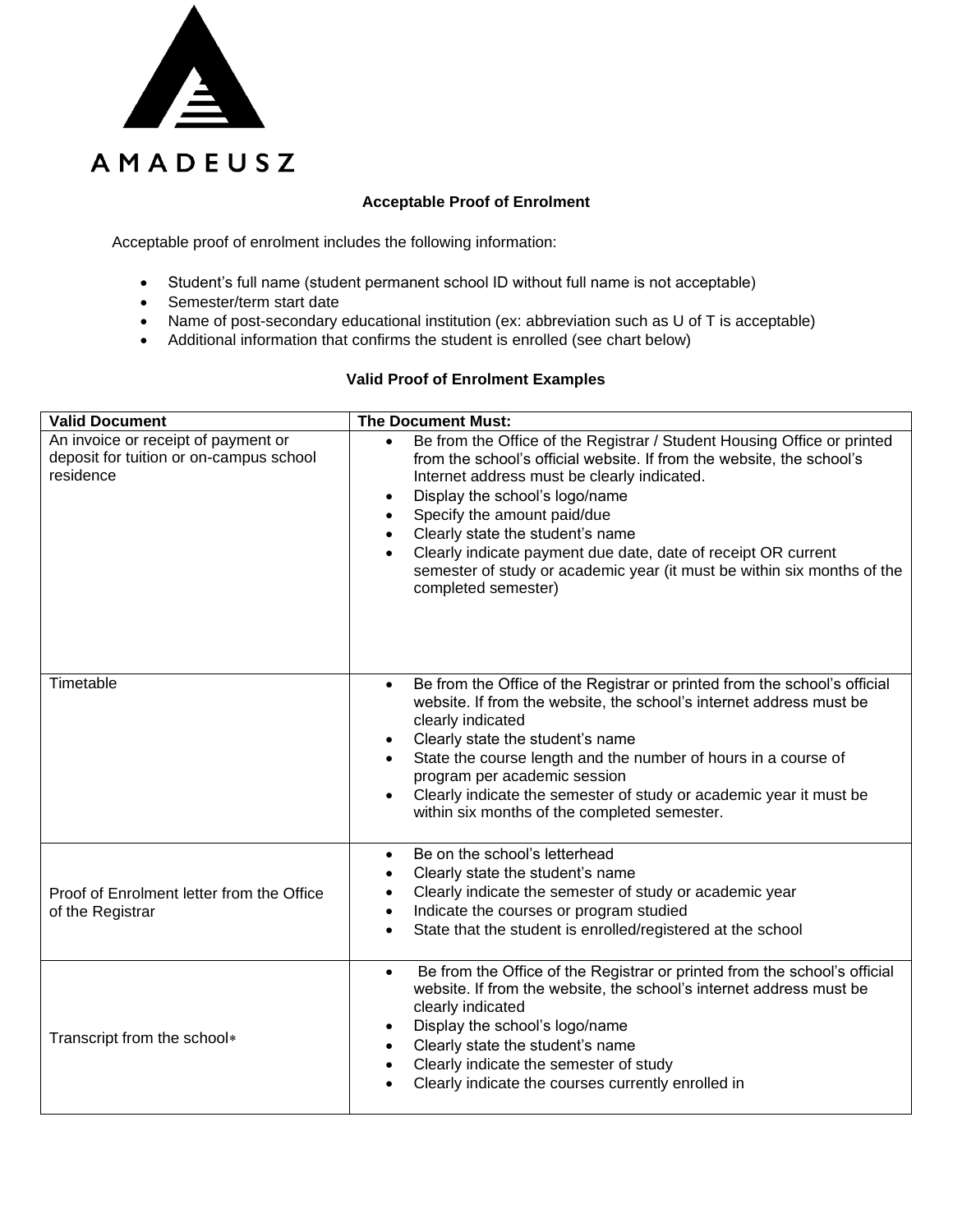

## **Amadeusz Scholarship Application**

## **1. CONTACT INFORMATION**

| <b>Youth Applicant</b>                                                                   |  |                            |                             |  |  |  |  |
|------------------------------------------------------------------------------------------|--|----------------------------|-----------------------------|--|--|--|--|
| Name (print below)                                                                       |  | <b>Phone</b> (print below) | Email Address (print below) |  |  |  |  |
|                                                                                          |  |                            |                             |  |  |  |  |
|                                                                                          |  |                            |                             |  |  |  |  |
| Address (print below, if you don't have a current address, please list previous address) |  |                            |                             |  |  |  |  |
|                                                                                          |  |                            |                             |  |  |  |  |
|                                                                                          |  |                            |                             |  |  |  |  |
| <b>Street Address</b>                                                                    |  | City                       | Province                    |  |  |  |  |
| Postal Code                                                                              |  |                            |                             |  |  |  |  |
| Age:                                                                                     |  | Date of Birth:             |                             |  |  |  |  |
|                                                                                          |  |                            |                             |  |  |  |  |
|                                                                                          |  |                            |                             |  |  |  |  |

## **2. ACADEMIC INFORMATION**

| 2a) Name of post-secondary<br>institution currently attended or<br>to be attended: |                                         |            |  |         |  |
|------------------------------------------------------------------------------------|-----------------------------------------|------------|--|---------|--|
|                                                                                    | (Trades school, college or university): |            |  |         |  |
| 2b) Program or course of study:                                                    |                                         |            |  |         |  |
|                                                                                    |                                         |            |  |         |  |
| 2c) Currently enrolled in post-secondary<br>studies?                               |                                         | Yes: $( )$ |  | No: $($ |  |
| 2d) If you answered yes (currently enrolled in post-secondary studies):            |                                         |            |  |         |  |
| am attending full-time:   Yes:                                                     |                                         |            |  | No:     |  |
| am attending part-time:   Yes:                                                     |                                         |            |  | No:     |  |
| I am studying by correspondence:   Yes:                                            |                                         |            |  | No:     |  |
| 2e) If you answered no (not currently enrolled in post-secondary studies):         |                                         |            |  |         |  |
| Date program or course will start:                                                 |                                         |            |  |         |  |
| What is the length of the program or course?                                       |                                         |            |  |         |  |
| Will you be studying by correspondence?                                            |                                         | Yes:       |  | No:     |  |
| 2f) Date the funding will be required:                                             |                                         |            |  |         |  |
| 2g) Estimated cost of program or course:                                           |                                         |            |  |         |  |
| 2h) Estimated cost of books/materials:                                             |                                         |            |  |         |  |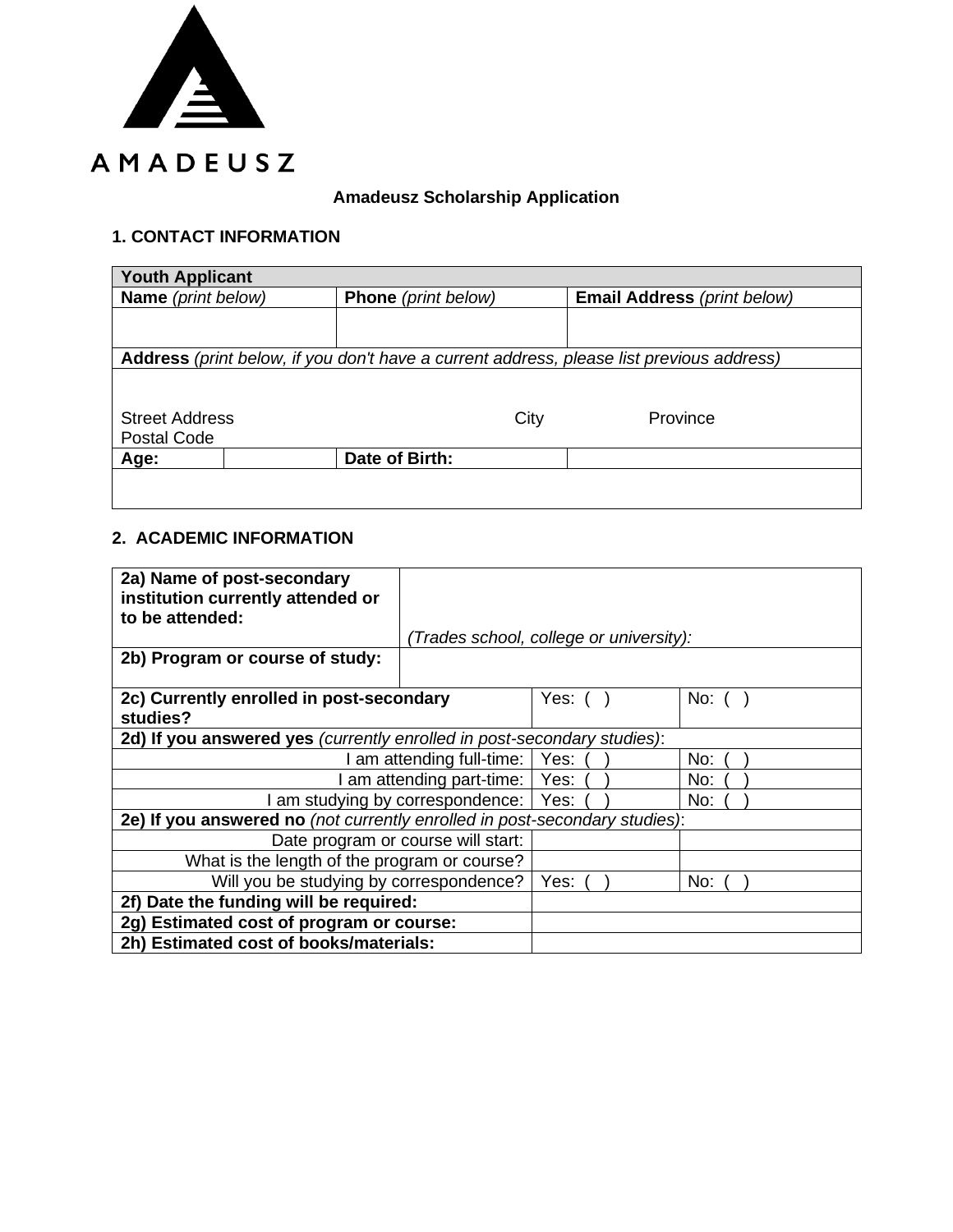

# AMADEUSZ

## **3. APPLICANT'S INFORMATION**

**3a) Why do you want to pursue post-secondary education? Why is education important to you?** *(attach additional pages if necessary, max. 300 words)*:

**3b) What are you hoping to learn from the post-secondary program/ course that you are currently taking or in the process of applying to?**

*(attach additional pages if necessary, max. 300 words)*:

**3c) What are your future education or career goals and how would this post-secondary course prepare you to reach those goals?** *(attach additional pages if necessary, max. 300 words)*: